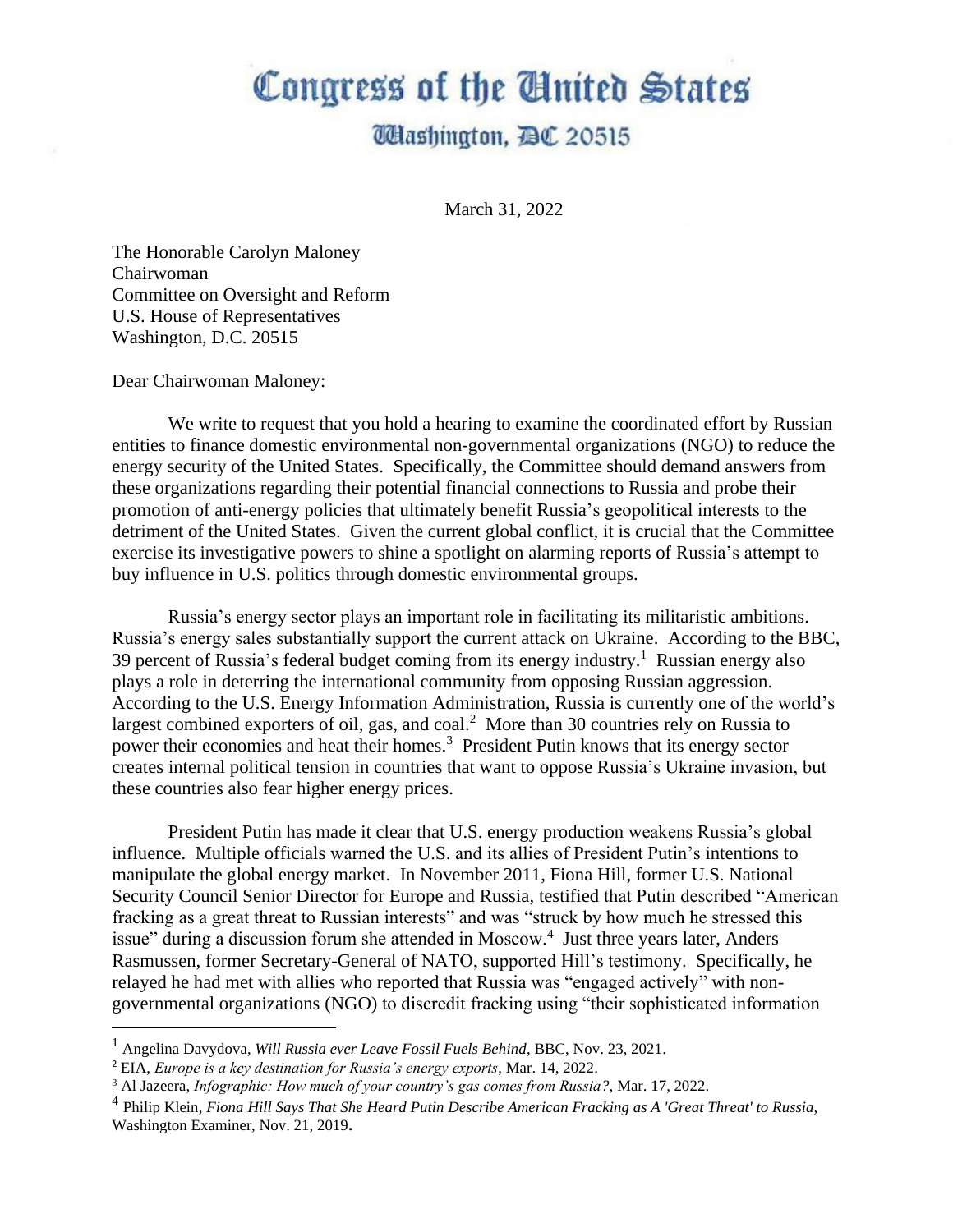and disinformation operations."<sup>5</sup> The goal of this campaign was to generate and maintain as much European and American dependence on Russian energy.<sup>6</sup>

In the 115th Congress, Representatives Lamar Smith and Randy Weber detailed a concerning example of this in a letter to former Secretary of Treasury Steven Mnuchin.<sup>7</sup> The letter described how a Bermudan shell corporation known as Klein Ltd. was used to siphon millions of dollars to an environmental NGO called the Sea Change Foundation.<sup>8</sup> This shell company was specifically tied to the Russian government through one of its directors, Nicholas Hoskins.<sup>9</sup> Prior to his role with Klein Ltd., Hoskins was a director at a hedge fund management firm that "invested heavily in Russian oil and gas" and vice president at a law firm with a direct connection to the state-owned Russian oil company Rosneft.<sup>10</sup>

According to IRS tax filings from 2010 and 2011, Klein Ltd. donated \$23 million to the Sea Change Foundation and was responsible for almost 50 percent of contributions made to the organization during those years.<sup>11</sup> This organization gave \$100 million in grant money to environmental groups, such as the Sierra Club, the Center for American Progress, the US Climate Action Network, and the Natural Resource Defense Council, with the purpose of reducing "reliance on high carbon energy."<sup>12</sup> Given the impact that Russia's control of the European energy market has had in the lead up and prosecution of the war in Ukraine, it is critical that Congress gains a better understanding of the role that Russian financing has had in shaping American environmental policy and sentiment.

We respectfully request you use the authority of this Committee to immediately convene a hearing to obtain answers from NGOs on their financial ties to Russia and their willingness to push foreign propaganda that interferes with U.S. energy policies and interests. Please inform us of the date you intend to hold this important hearing.

Thank you for your attention to this important request. If you or your staff have any questions, please contact the Republican staff at (202)-225-5074.

<sup>5</sup> Fiona Harvey, *Russia 'Secretly Working with Environmentalists to Oppose Fracking'*, The Guardian, Jun**.** 19, 2014. 6 *Id.*

<sup>7</sup> Representatives Lamar Smith and Randy Weber, Letter to U.S. Treasury Secretary Steven Mnuchin, Jun. 29, 2017. 8 *Id.*

<sup>9</sup> *Id.*

<sup>10</sup> Lachlan Markay, *Foreign Firm Funding U.S. Green Groups Tied to State-Owned Russian Oil Company*, Washington Free Beacon, Jan. 27, 2015.

<sup>11</sup> *Id. 9*; Senate Committee on Environmental and Public Works*, Staff Report: The Chain of Environmental Command: How a Club of Billionaires and Their Foundation Control the Environmental Movement and Obama's EPA*, 113<sup>th</sup> Congress (Print Jul. 30, 2014). <sup>12</sup> *Id.*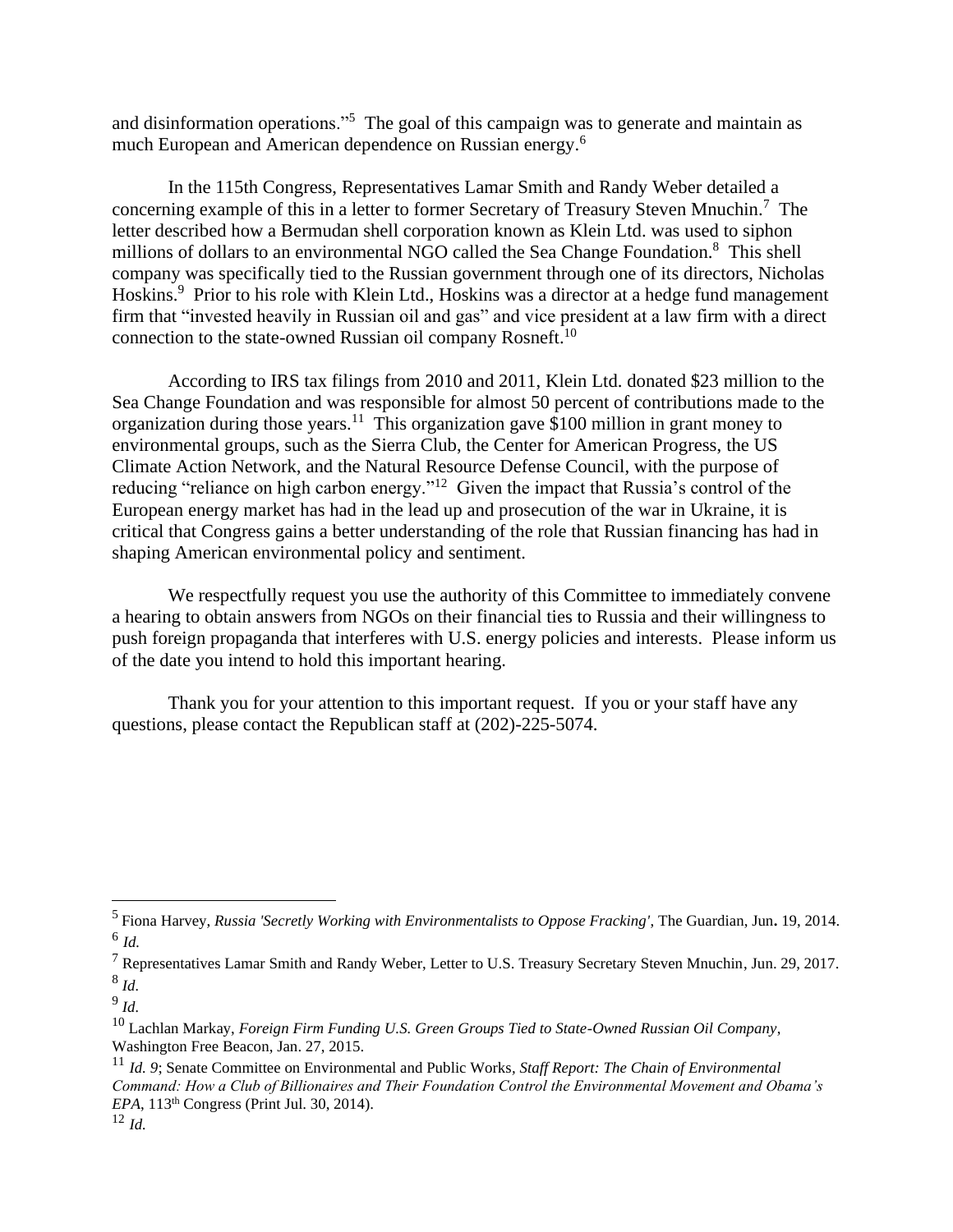Sincerely,

James Comer Warren Davidson

Ranking Member Member of Congress House Committee on Oversight and Reform

\_\_\_\_\_\_\_\_\_\_\_\_\_\_\_\_\_\_\_\_\_\_\_\_\_\_\_\_\_ \_\_\_\_\_\_\_\_\_\_\_\_\_\_\_\_\_\_\_\_\_\_\_\_\_

Ralph Norman Jody Hice Ranking Member Ranking Member Subcommittee on Environment Subcommittee on Government

 $\mathscr{A\!}\mathscr{A\!}\mathscr{A}$ 

Glenn S. Grothman Michael Cloud Ranking Member Ranking Member Subcommittee on National Security Subcommittee on Economic and

 $\frac{1}{2}$   $\frac{1}{2}$   $\frac{1}{2}$   $\frac{1}{2}$   $\frac{1}{2}$   $\frac{1}{2}$   $\frac{1}{2}$   $\frac{1}{2}$   $\frac{1}{2}$   $\frac{1}{2}$   $\frac{1}{2}$   $\frac{1}{2}$   $\frac{1}{2}$   $\frac{1}{2}$   $\frac{1}{2}$   $\frac{1}{2}$   $\frac{1}{2}$   $\frac{1}{2}$   $\frac{1}{2}$   $\frac{1}{2}$   $\frac{1}{2}$   $\frac{1}{2}$ 

Nancy Mace Jim Jordan Ranking Member Member Member of Congress Subcommittee on Civil Rights and Civil Liberties

Virginia A. Foxx Bob Gibbs<br>
Member of Congress
Bob Gibbs<br>
Member of Congress
Bob Gibbs<br>
Member of Congress
Bob Gibbs<br>
Member of Congress
Bob Gibbs<br>
Member of Congress
Bob Gibbs<br>
Member of Congress
Bob Gibbs<br>
Member of Cong

Clay Higgins  $\mathscr{A}$ 

 $\chi$  mer Comer

**Operations** 

Consumer Policy

 $\blacksquare$ 

Member of Congress

 $\mu_{\text{max}}$ 

Member of Congress Member of Congress